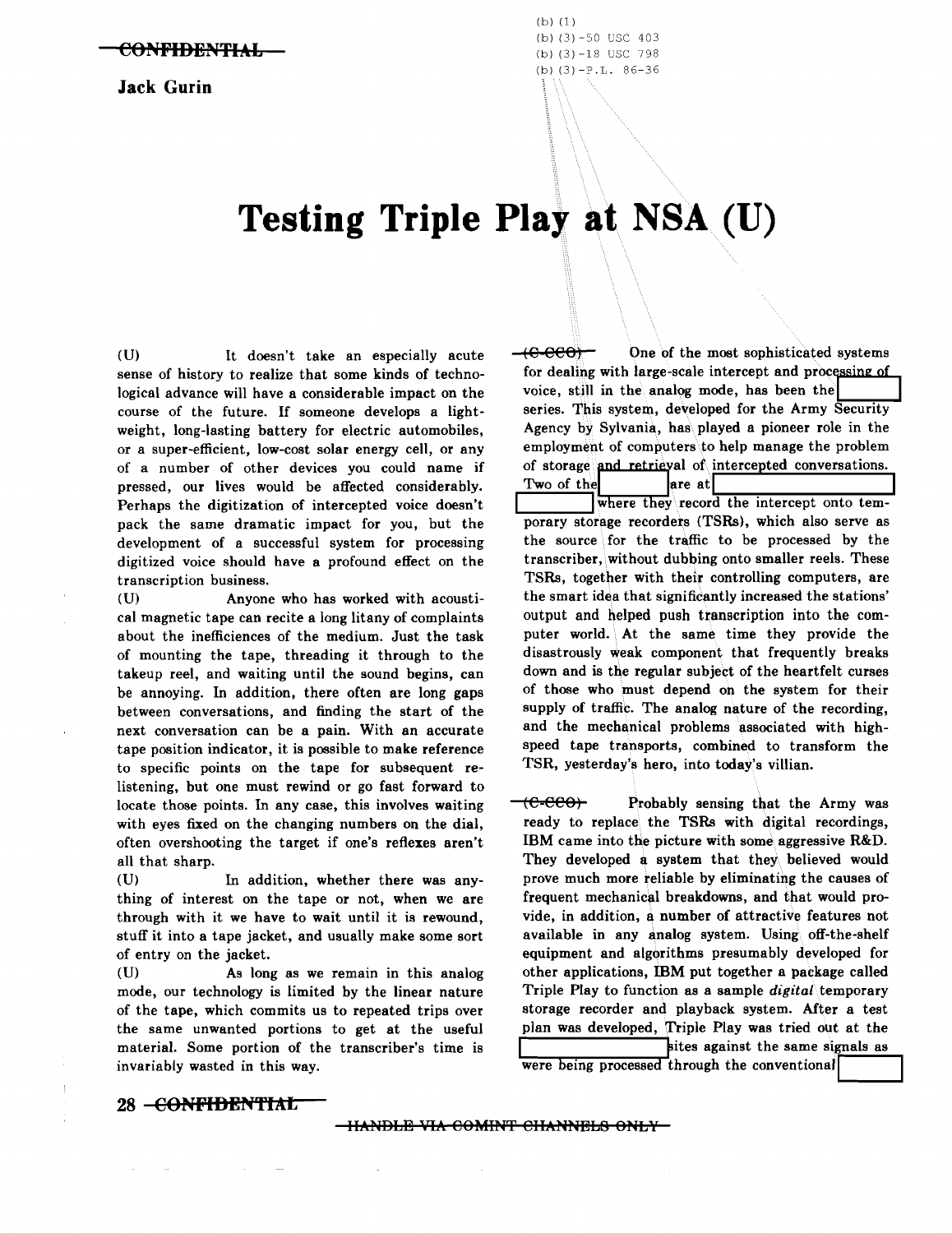systems. The reaction of station personnel was most favorable.

 $(\text{C-CCO})$  The Triple Play package, as it was set up to travel to the field sites and then to NSA, consisted of two transcriber positions and one controller position, the controller playing the role of intercept operator, directing the recording of desired signals and providing essential header information for each conversation. In the field, Triple Play was tied directly to the station's antenna system, but when the package was brought to NSA for testing against traffic processed here, analog tapes were fed into the system to simulate antenna input.

(U) Our interest in testing the system at NSA differed somewhat from that of the Army in testing it in the field. The Army (INSCOM) wanted to see how it fit into the Le Fox system; we wanted to examine it as a system for linking the transcriber to a store of digitized voice traffic. Most plans for the future of voice intercept call for the traffic to be digitized, and a question of some importance is how the transcriber is to be equipped to permit listening to a lot of zeros and ones.

(U) The Triple Play test in NSA was conducted with transcribers who not only worked their regular traffic through the system but brought along their essential working aids so as to create a realistic operational environment. In order to compare the performance of the new digital system with the existing reel-to-reel recorder plus the STEPSTONE word-processing system, the latter equipment was also available for the transcribers' use. All conversations were processed twice, once in each system, and the order of processing was carefully shuffled so as to avoid any bias.

(U) Right from the start it was evident that Triple Play offered some interesting innovations. One was the gap-suppression feature, which eliminated not only the spaces between conversations, but those between sentences, phrases, and even words. As each gap was closed, a record was made of its location and duration, and when the transcriber played the conversation back, he had the option of inserting silences to account for all or part of the suppressed non-voice periods. During the NSA tests, transcribers almost always chose to work with the compacted signal while they were scanning the traffic. Quite understandably, they preferred to spread the conversation out somewhat when writing out a transcription of a portion of the transmission. Having the option to restore all or part of the suppressed portions at the transcription console seemed a most fortunate innovation.

(U) Another feature which worked out very well was the Scanner Title Queue. The transcriber could call to his screen a list of the individual conversations available to him for processing. Each item, in addition to the usual identifying information, showed the length of the conversation as computed by the system, the proportion of voice to non-voice in the transmission, and the priority assigned to the item. The transcriber could, by moving his cursor to the appropriate line on the screen, select a particular conversation for transcription, and it was immediately made available.

(U) Yet another exciting innovation was "Dial-a-Time." This feature permitted the transcriber to mark a particular spot in the conversation for quick reference later on. This was done by entering onto the transcript, on the screen, the precise intercept time to serve as the marker for the word or phrase of interest. This function was carried out by depressing a key at the proper moment to record the time, and, to return to that spot in the conversation, by moving the cursor to that expression of time, now part of the transcript on the screen. This process could be repeated as often as necessary, permitting the transcriber himself or the quality controller to move quickly to points in the conversation that were of special interest or that posed special problems.

(U) For all practical purposes, the transcriber heard no differences in quality between the analog and the digitized versions of speech. While the preference tests which were administered showed a slight preference for the analog, this was probably because, in the NSA test, those same analog tapes had to be re-recorded into digital form to simulate what was done off the air at the field stations. In any case, there appears to be no reason why digitizing the signal should adversely affect hearability.

(U) One of the ways to evaluate Triple Play was to compare the same transcriber's performance on both the IBM system and the conventional configuration of AN/TNH-21 analog tape playback and Delta Data 7000 STEPSTONE terminal for transcription composition and storage. The work of seventeen transcribers was recorded, each one alternating between Triple Play and the conventional system in the R54 laboratory in FANX III. The transcribers had very little difficulty in learning how to use the experimental system, and of course were aware of the fact that a comparison was to be made between the two systems.

 $\leftarrow$  CCO $\rightarrow$  A large number of factors were considered, and the statistics do not seem to show any glaring advantage of one system over the other.

HANDLE VIA COMINT CHANNELS ONLY

 $\sim$   $\sim$ 

 $\sim$   $\sim$ 

## **CONFIBBNTil"I. 29**